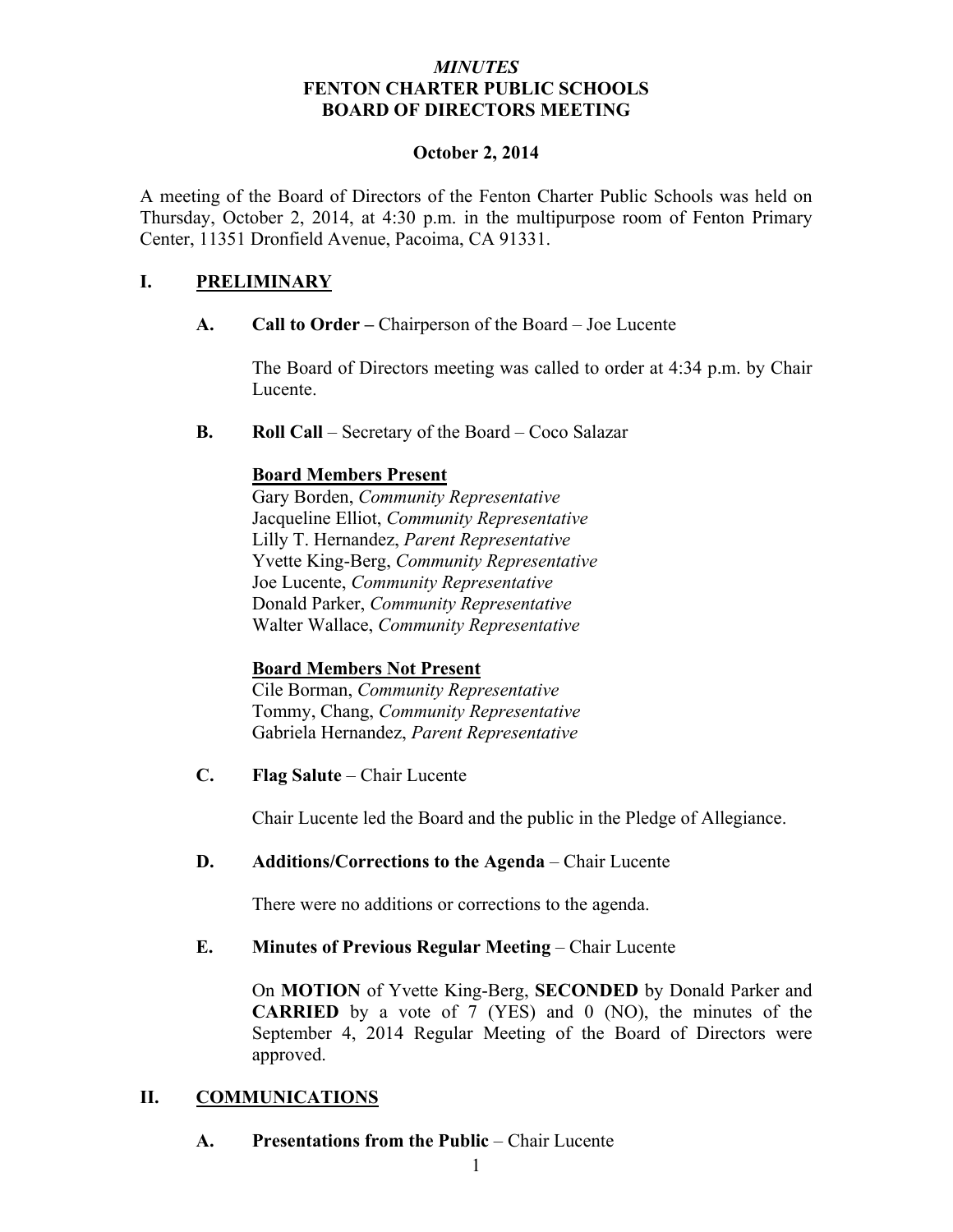There were no presentations from the public.

#### **B. Committee/Council Reports**

Minutes of all meetings held by any committee and/or council were sent to the Board Members prior to this meeting.

There were no further reports by committees/councils.

# **C. Treasurer/CFO's Report**

Kristin Dietz, Vice President of EdTec, and Treasurer and CFO of the FCPS, presented monthly, profit and loss statements, revenue, expenditures and a year-to-date projection for the Fenton Charter Public Schools.

# **D. Directors' Reports**

Fenton Avenue Charter School (FACS) – Stacy Carroll Hutter, Director, reported.

Fenton Primary Center (FPC) – Richard Parra, Director, reported.

Santa Monica Boulevard Community Charter School (SMBCCS) – Dr. David Riddick, Director, reported.

Fenton Academy for Social and Emotional Learning (FASEL) – Lee Melo, Director, reported.

Fenton STEM Academy: Elementary Center for Science, Technology, Engineering and Mathematics (STEM) – Jennifer Miller, Director, reported.

### **E. Executive Director's Report**

Fenton Charter Public Schools (FCPS) – Irene Sumida, Executive Director, reported.

### **III. CONSENT AGENDA ITEMS**

### **A. Recommendation approve changes to FACS, FPC and SMBCCS Home-School Contracts and Student Responsibility Codes**

On **MOTION** of Donald Parker, **SECONDED** by Jacqueline Elliot and **CARRIED** by a vote of 6 (YES) and 0 (NO), the consent calendar was approved.

# **IV. ITEMS SCHEDULED FOR ACTION**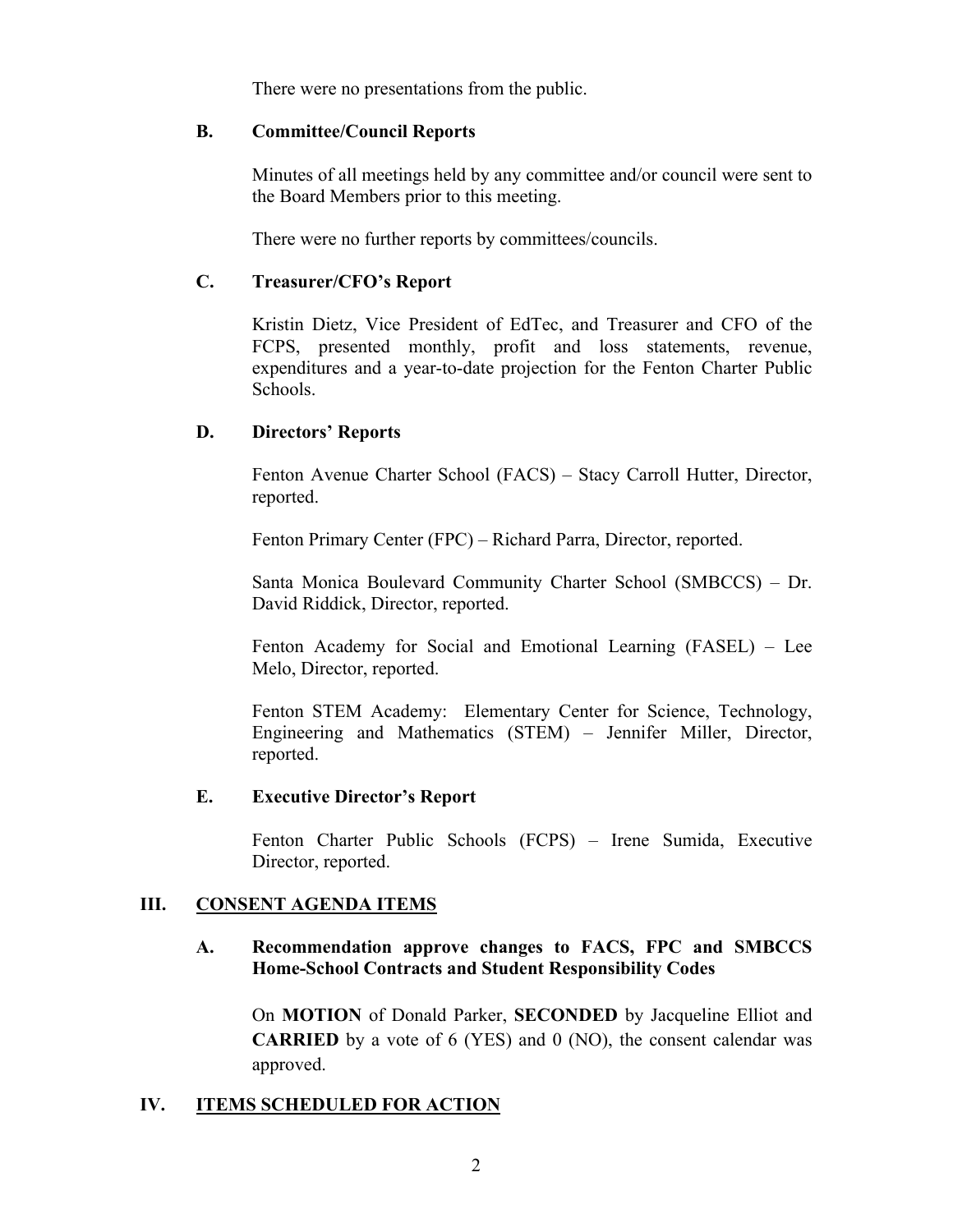# **A. Recommendation to approve Procurement and Purchasing Procedures as Board policy**

On **MOTION** of Yvette King-Berg, **SECONDED** by Donald Parker and **CARRIED** by a vote of 6 (YES) and 0 (NO), the recommendation to approve the FCPS Procurement and Purchasing Procedures as Board policy was approved.

**B. Recommendation to approve submission of draft of Food Services Management Company Request for Proposal (RFP) and sample contract documents to the School Food Service Contract Unit, California Department of Education, Nutrition Services Division**

On **MOTION** of Lilly T. Hernandez, **SECONDED** by Donald Parker and **CARRIED** by a vote of 6 (YES) and 0 (NO), the recommendation to approve the submission of the draft Food Services Management Company Request for Proposal (RFP) and sample contract documents to the School Food Service Contract Unit, California Department of Education, Nutrition Services Division was approved.

#### **C. Recommendation to approve FCPS Board policy for OPEB (Other Post-Employment Benefits) liability**

On **MOTION** of Yvette King-Berg, **SECONDED** by Lilly T. Hernandez and **CARRIED** by a vote of 6 (YES) and 0 (NO), the recommendation to approve the FCPS Board policy for OPEB (Other Post-Employment Benefits) liability was approved.

#### **D. Recommendation to approve Education Protection Account spending plan for 2014-2015**

On **MOTION** of Yvette King-Berg, **SECONDED** by Lilly T. Hernandez and **CARRIED** by a vote of 6 (YES) and 0 (NO), the recommendation to approve the Education Protection Account spending plan for 2014-2015 was approved.

### **V. ITEMS SCHEDULED FOR INFORMATION**

*There were no items scheduled for the Information Agenda.*

### **VI. CLOSED SESSION**

Chair Lucente made the following announcement:

"The Board of Directors will now be moving into closed session to discuss matters described in Section VI. Matters to be discussed are those permitted by Government Code 54956.8 (real property)."

The Board of Directors convened to closed session at 5:59 p.m.